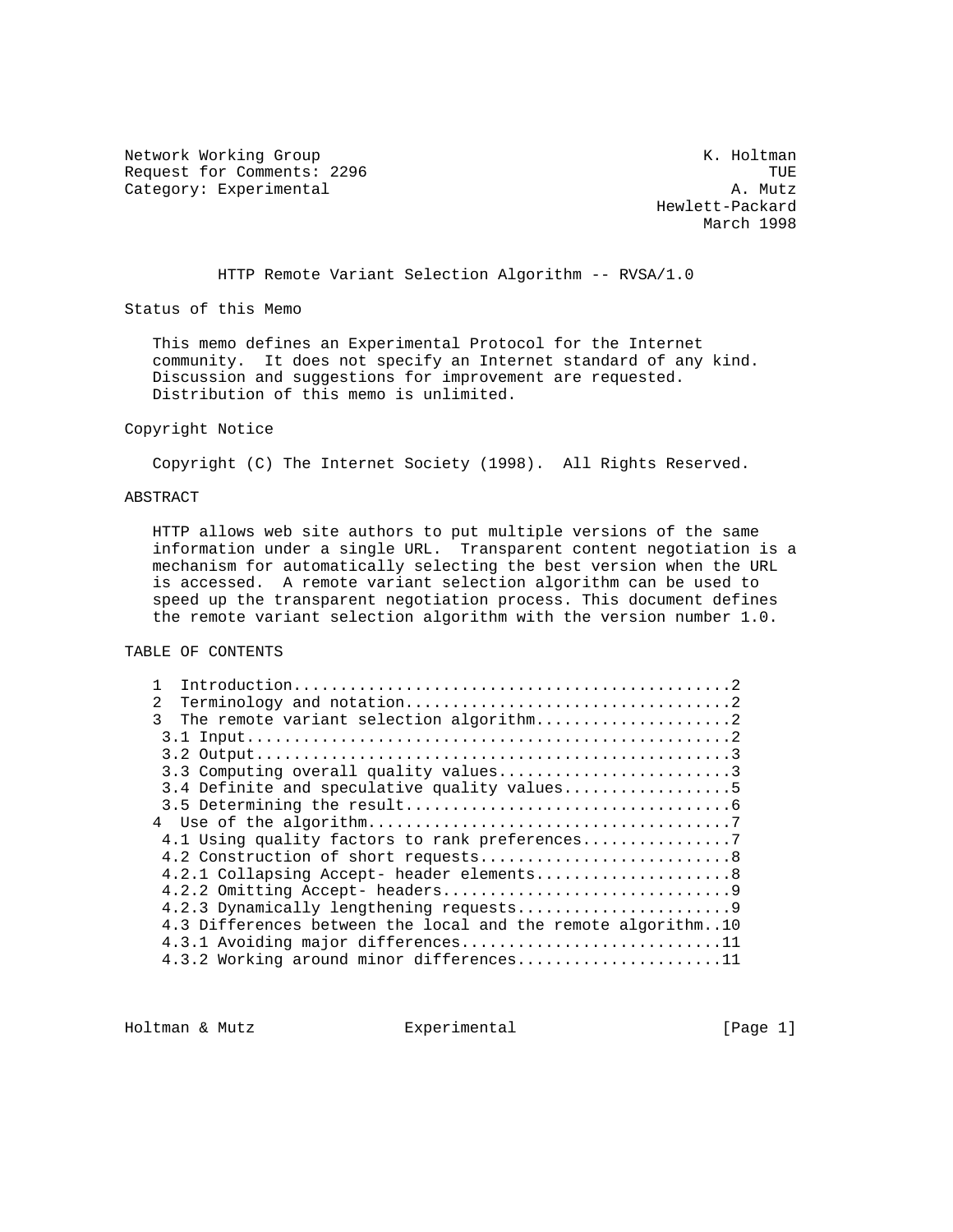| 5 Security and privacy considerations11 |
|-----------------------------------------|
|                                         |
|                                         |
|                                         |
|                                         |

#### 1 Introduction

 HTTP allows web site authors to put multiple versions (variants) of the same information under a single URL. Transparent content negotiation [2] is a mechanism for automatically selecting the best variant when the URL is accessed. A remote variant selection algorithm can be used by a HTTP server to choose a best variant on behalf of a negotiating user agent. The use of a remote algorithm can speed up the transparent negotiation process by eliminating a request-response round trip.

 This document defines the remote variant selection algorithm with the version number 1.0. The algorithm computes whether the Accept headers in the request contain sufficient information to allow a choice, and if so, which variant must be chosen.

2 Terminology and notation

 This specification uses the terminology and notation of the HTTP transparent content negotiation specification [2].

3 The remote variant selection algorithm

 This section defines the remote variant selection algorithm with the version number 1.0. To implement this definition, a server MAY run any algorithm which gives equal results.

 Note: According to [2], servers are always free to return a list response instead of running a remote algorithm. Therefore, whenever a server may run a remote algorithm, it may also run a partial implementation of the algorithm, provided that the partial implementation always returns List\_response when it cannot compute the real result.

3.1 Input

 The algorithm is always run for a particular request on a particular transparently negotiable resource. It takes the following information as input.

 1. The variant list of the resource, as present in the Alternates header of the resource.

Holtman & Mutz **Experimental** Experimental [Page 2]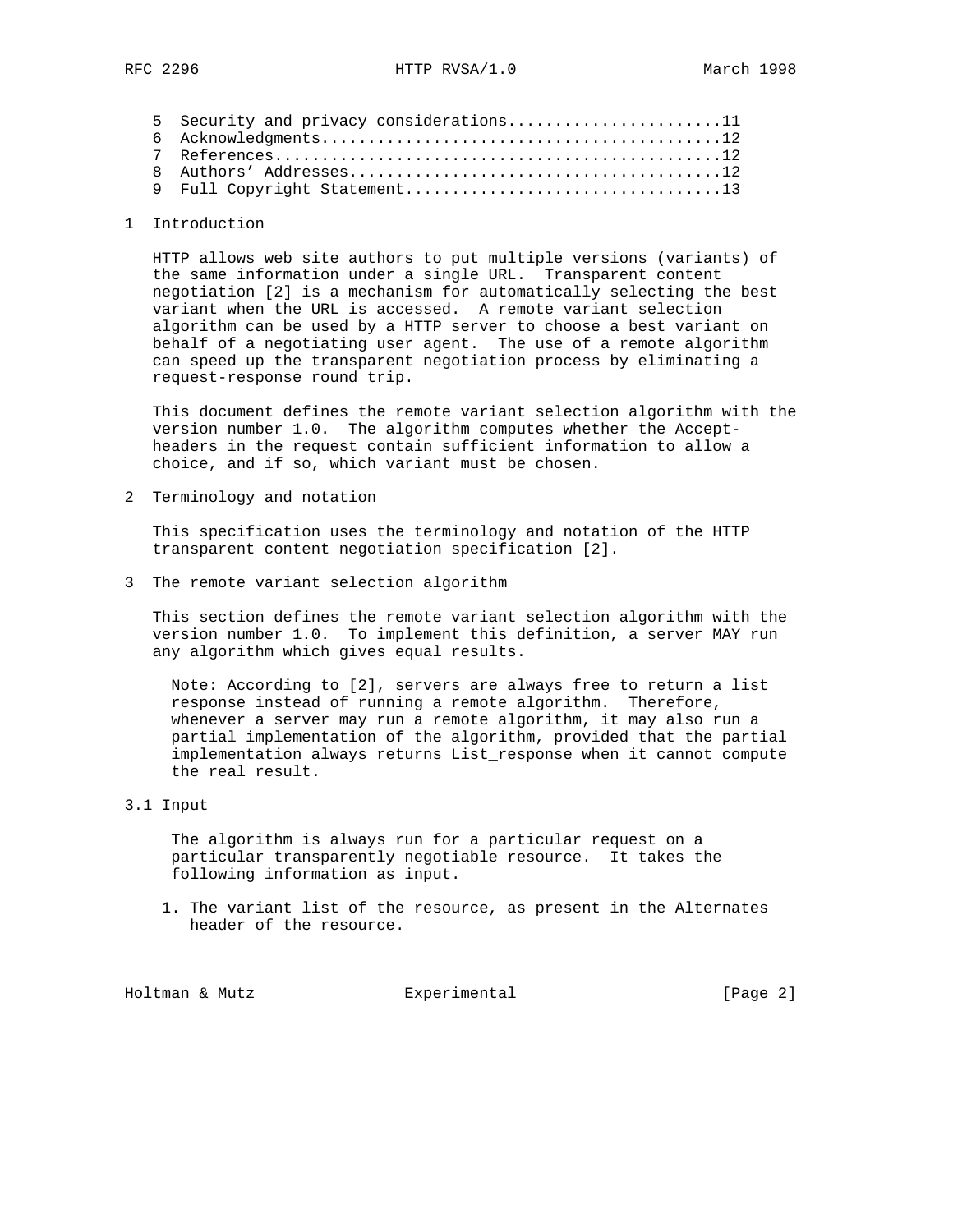- 2. (Partial) Information about capabilities and preferences of the user agent for this particular request, as given in the Accept headers of the request.
- If a fallback variant description

{"fallback.html"}

 is present in the Alternates header, the algorithm MUST interpret it as the variant description

{"fallback.html" 0.000001}

 The extremely low source quality value ensures that the fallback variant only gets chosen if all other options are exhausted.

3.2 Output

 As its output, the remote variant selection algorithm and will yield the appropriate action to be performed. There are two possibilities:

Choice\_response

 The Accept- headers contain sufficient information to make a choice on behalf of the user agent possible, and the best variant MAY be returned in a choice response.

List\_response

 The Accept- headers do not contain sufficient information to make a choice on behalf of the user agent possible. A list response MUST be returned, allowing the user agent to make the choice itself.

#### 3.3 Computing overall quality values

 As a first step in the remote variant selection algorithm, the overall qualities of the individual variants in the list are computed.

The overall quality Q of a variant is the value

 $Q =$  round5( qs \* qt \* qc \* ql \* qf )

 where round5 is a function which rounds a floating point value to 5 decimal places after the point, and where the factors qs, qt, qc, ql, and qf are determined as follows.

Holtman & Mutz Experimental [Page 3]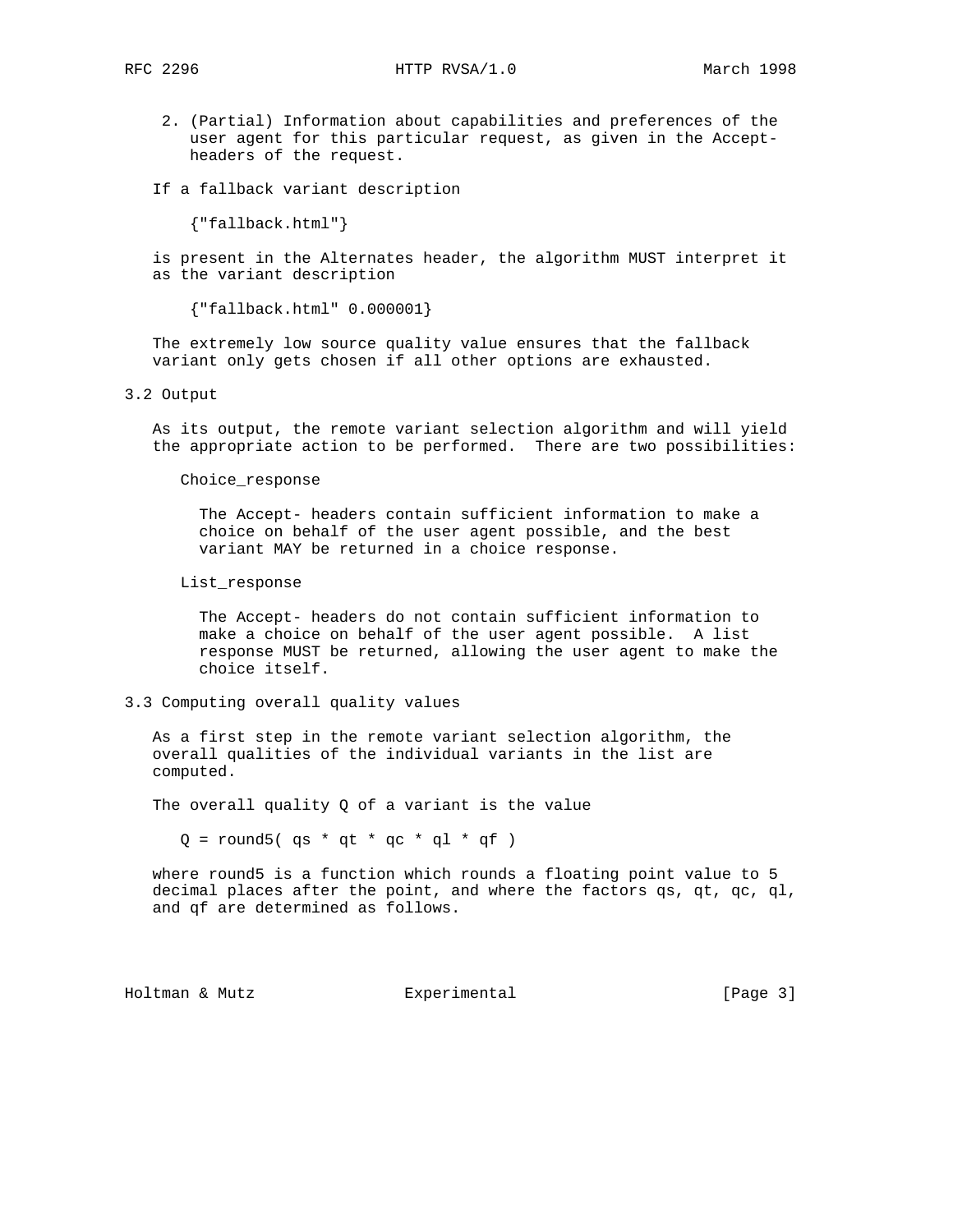qs Is the source quality factor in the variant description.

 qt The media type quality factor is 1 if there is no type attribute in the variant description, or if there is no Accept header in the request. Otherwise, it is the quality assigned by the Accept header to the media type in the type attribute.

 Note: If a type is matched by none of the elements of an Accept header, the Accept header assigns the quality factor 0 to that type.

- qc The charset quality factor is 1 if there is no charset attribute in the variant description, or if there is no Accept-Charset header in the request. Otherwise, the charset quality factor is the quality assigned by the Accept-Charset header to the charset in the charset attribute.
- ql The language quality factor is 1 if there is no language attribute in the variant description, or if there is no Accept-Language header in the request. Otherwise, the language quality factor is the highest quality factor assigned by the Accept-Language header to any one of the languages listed in the language attribute.
- qf The features quality factor is 1 if there is no features attribute in the variant description, or if there is no Accept-Features header in the request. Otherwise, it is the quality degradation factor for the features attribute, see section 6.4 of [2].

As an example, if a variant list contains the variant description

{"paper.html.en" 0.7 {type text/html} {language fr}}

and if the request contains the Accept- headers

 Accept: text/html:q=1.0, \*/\*:q=0.8 Accept-Language: en;q=1.0, fr;q=0.5

 the remote variant selection algorithm will compute an overall quality for the variant as follows:

 {"paper.html.fr" 0.7 {type text/html} {language fr}} | | | | | | V V V round5 ( 0.7 \* 1.0 \* 0.5 ) = 0.35000

Holtman & Mutz Experimental [Page 4]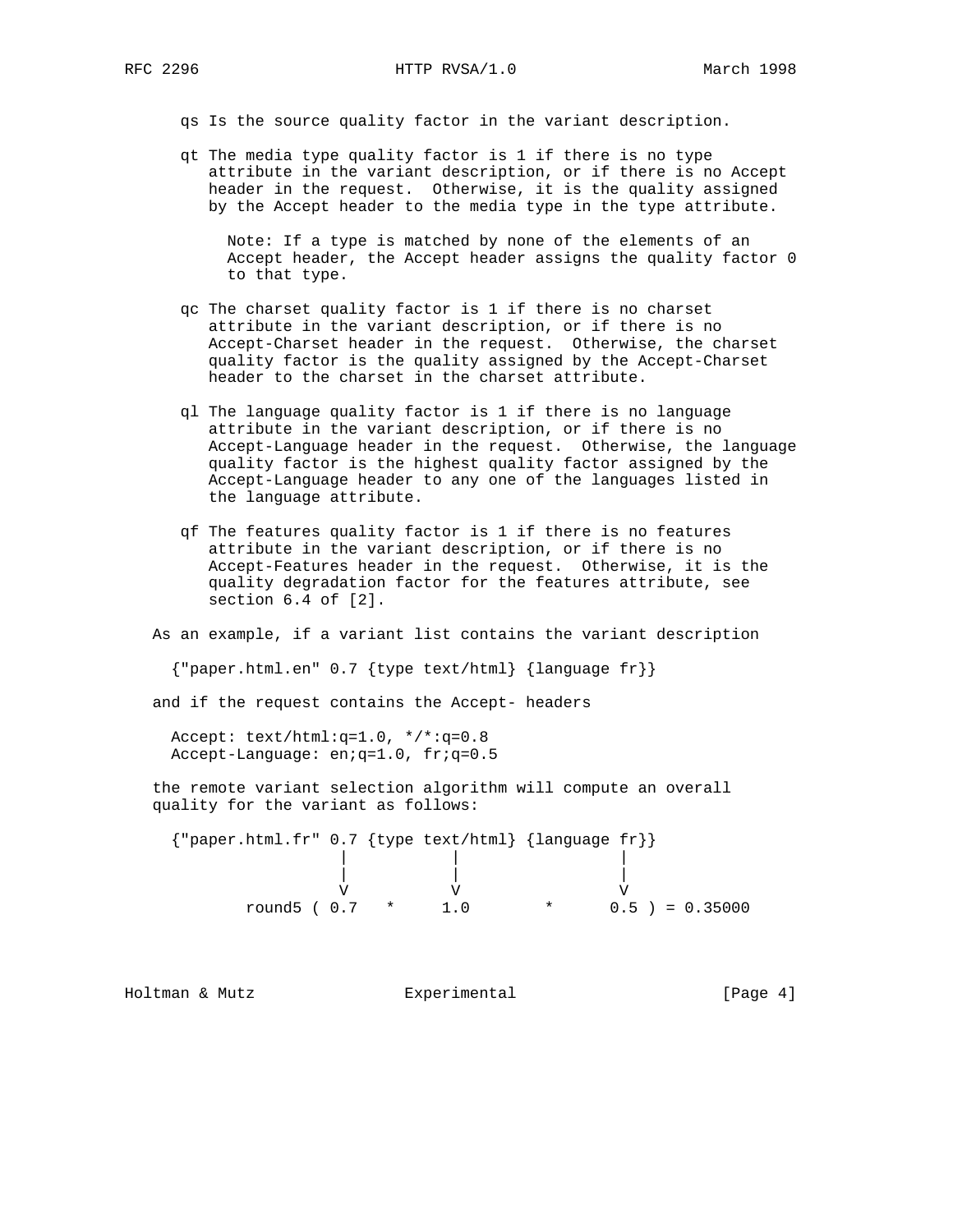With the above Accept- headers, the complete variant list

 {"paper.html.en" 0.9 {type text/html} {language en}},  ${[$  "paper.html.fr" 0.7  ${[type text/htm1]}$   ${[language fr)]}$ , {"paper.ps.en" 1.0 {type application/postscript} {language en}}

would yield the following computations:

round5 (  $qs * qt * qc * q1 * qf ) = Q$  --- --- --- --- --- ------ paper.html.en: 0.9 \* 1.0 \* 1.0 \* 1.0 \* 1.0 = 0.90000 paper.html.fr:  $0.7 * 1.0 * 1.0 * 0.5 * 1.0 = 0.35000$ paper.ps.en:  $1.0 * 0.8 * 1.0 * 1.0 * 1.0 = 0.80000$ 

3.4 Definite and speculative quality values

 A computed overall quality value can be either definite or speculative. An overall quality value is definite if it was computed without using any wildcard characters '\*' in the Accept- headers, and without the need to use the absence of a particular Accept- header. An overall quality value is speculative otherwise.

 As an example, in the previous section, the quality values of paper.html.en and paper.html.fr are definite, and the quality value of paper.ps.en is speculative because the type application/postscript was matched to the range \*/\*.

 Definiteness can be defined more formally as follows. An overall quality value Q is definite if the same quality value Q can be computed after the request message is changed in the following way:

- 1. If an Accept, Accept-Charset, Accept-Language, or Accept-Features header is missing from the request, add this header with an empty field.
- 2. Delete any media ranges containing a wildcard character '\*' from the Accept header. Delete any wildcard '\*' from the Accept-Charset, Accept-Language, and Accept-Features headers.

As another example, the overall quality factor for the variant

{"blah.html" 1 {language en-gb} {features blebber [x y]}}

is 1 and definite with the Accept- headers

 Accept-Language: en-gb, fr Accept-Features: blebber, x, !y, \*

Holtman & Mutz Experimental [Page 5]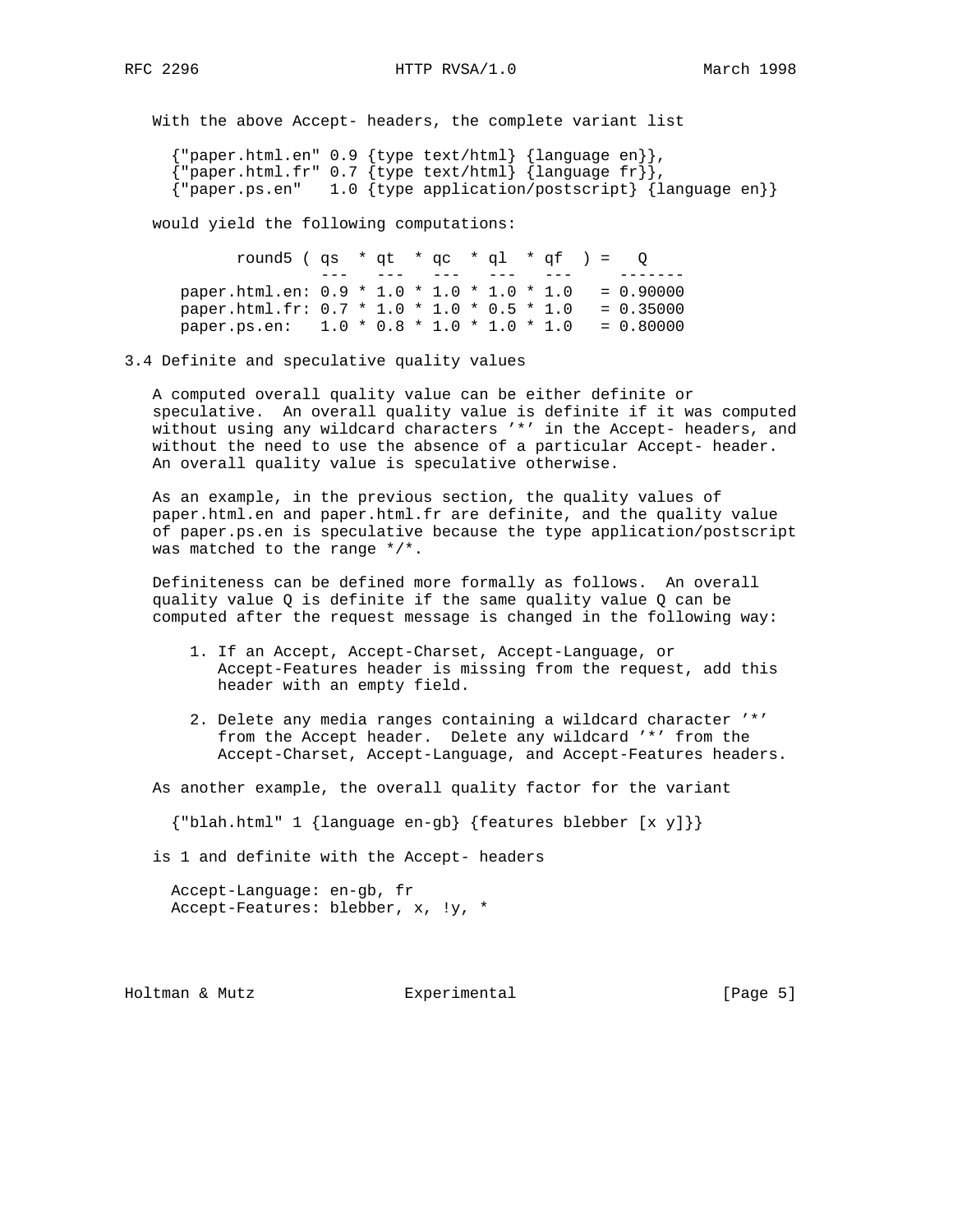and Accept-Language: en, fr Accept-Features: blebber, x, \* The overall quality factor is still 1, but speculative, with the Accept- headers Accept-language: en-gb, fr Accept-Features: blebber, !y, \* and Accept-Language: fr, \* Accept-Features: blebber, x, !y, \* 3.5 Determining the result The best variant, as determined by the remote variant selection algorithm, is the one variant with the highest overall quality value, or, if there are multiple variants which share the highest overall quality, the first variant in the list with this value. The end result of the remote variant selection algorithm is Choice\_response if all of the following conditions are met a. the overall quality value of the best variant is greater than 0 b. the overall quality value of the best variant is a definite quality value c. the variant resource is a neighbor of the negotiable resource. This last condition exists to ensure that a security-related restriction on the generation of choice responses is met, see sections 10.2 and 14.2 of [2]. In all other cases, the end result is List\_response. The requirement for definiteness above affects the interpretation of Accept- headers in a dramatic way. For example, it causes the remote algorithm to interpret the header Accept: image/gif;q=0.9, \*/\*;q=1.0 as 'I accept image/gif with a quality of 0.9, and assign quality

Holtman & Mutz  $\text{Experiment}$  [Page 6]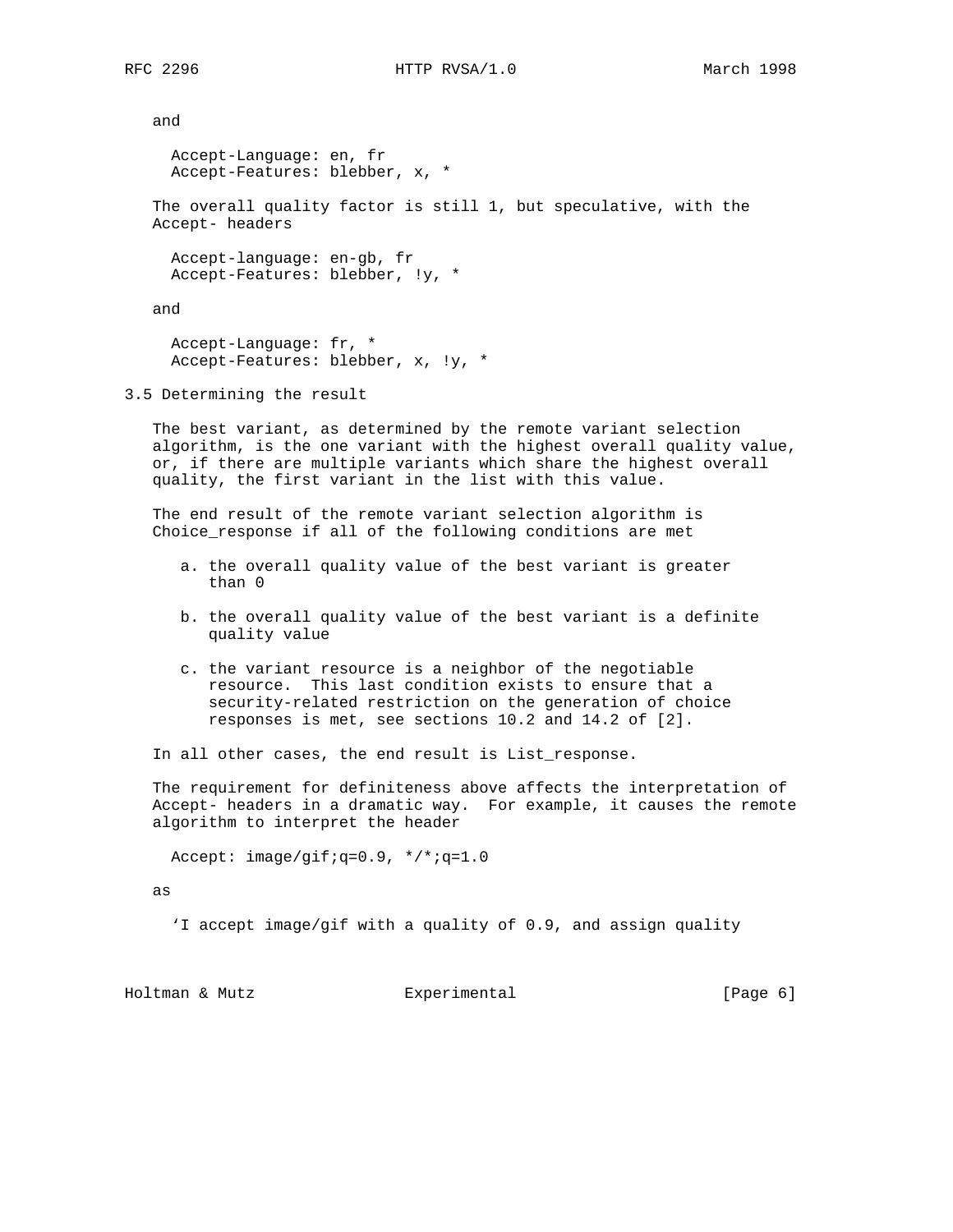factors up to 1.0 to other media types. If this information is insufficient to make a choice on my behalf, do not make a choice but send the list of variants'.

Without the requirement, the interpretation would have been

 'I accept image/gif with a quality of 0.9, and all other media types with a quality of 1.0'.

4 Use of the algorithm

 This section discusses how user agents can use the remote algorithm in an optimal way. This section is not normative, it is included for informational purposes only.

4.1 Using quality factors to rank preferences

 Using quality factors, a user agent can not only rank the elements within a particular Accept- header, it can also express precedence relations between the different Accept- headers. Consider for example the following variant list:

 {"paper.english" 1.0 {language en} {charset ISO-8859-1}}, {"paper.greek" 1.0 {language el} {charset ISO-8859-7}}

 and suppose that the user prefers "el" over "en", while the user agent can render "ISO-8859-1" with a higher quality than "ISO-8859- 7". If the Accept- headers are

 Accept-Language: gr, en;q=0.8 Accept-Charset: ISO-8859-1, ISO-8859-7;q=0.6, \*

 then the remote variant selection algorithm would choose the English variant, because this variant has the least overall quality degradation. But if the Accept- headers are

 Accept-Language: gr, en;q=0.8 Accept-Charset: ISO-8859-1, ISO-8859-7;q=0.95, \*

 then the algorithm would choose the Greek variant. In general, the Accept- header with the biggest spread between its quality factors gets the highest precedence. If a user agent allows the user to set the quality factors for some headers, while other factors are hard coded, it should use a low spread on the hard-coded factors and a high spread on the user-supplied factors, so that the user settings take precedence over the built-in settings.

Holtman & Mutz  $\text{Experimental}$  [Page 7]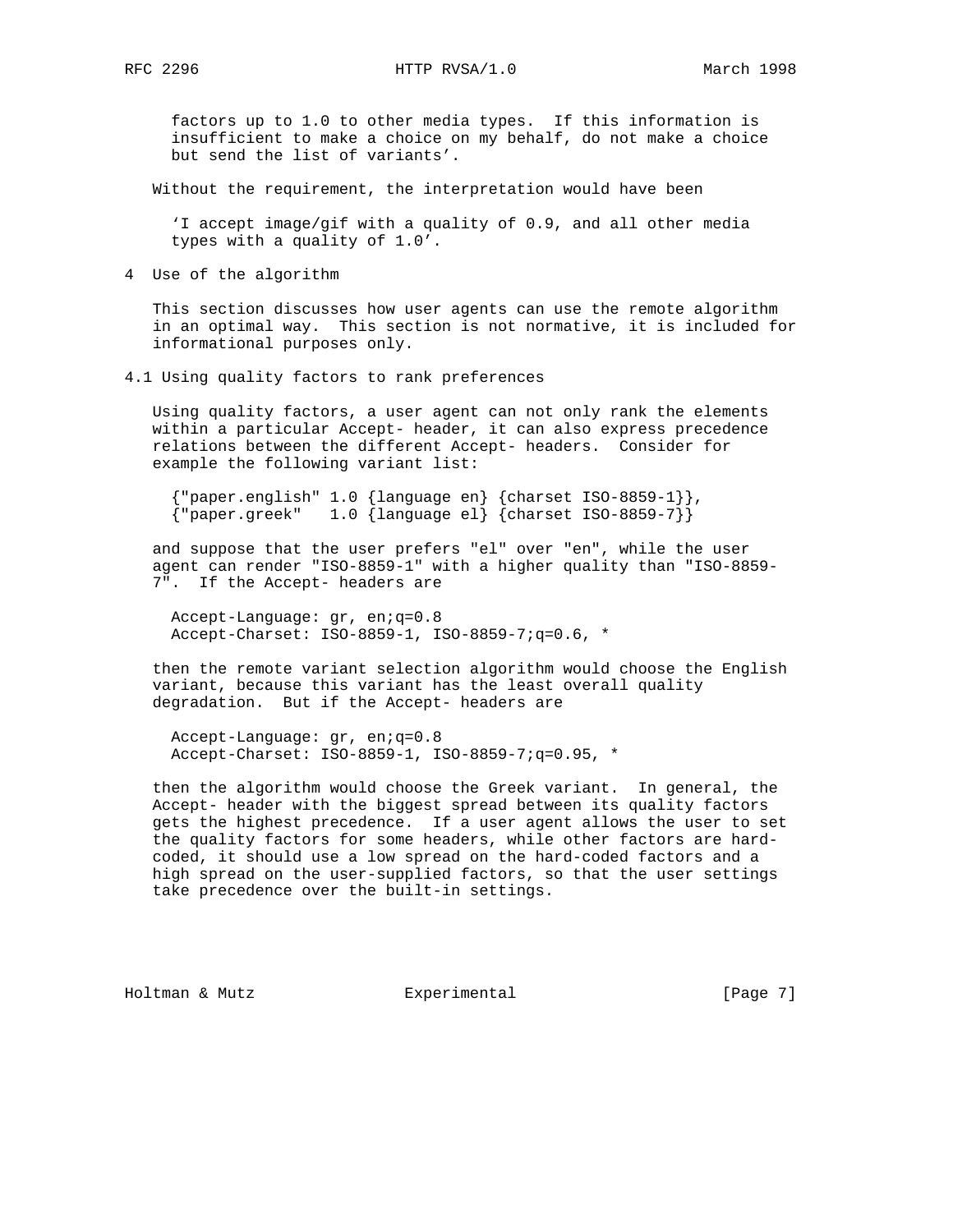RFC 2296 **HTTP RVSA/1.0** March 1998

#### 4.2 Construction of short requests

 In a request on a transparently negotiated resource, a user agent need not send a very long Accept- header, which lists all of its capabilities, to get optimal results. For example, instead of sending

 Accept: image/gif;q=0.9, image/jpeg;q=0.8, image/png;q=1.0,  $image/tiff; q=0.5$ ,  $image/ief; q=0.5$ ,  $image/x-xbitmap; q=0.8$ , application/plugin1;q=1.0, application/plugin2;q=0.9

the user agent can send

Accept: image/gif;q=0.9, \*/\*;q=1.0

 It can send this short header without running the risk of getting a choice response with, say, an inferior image/tiff variant. For example, with the variant list

 ${x, gift'' 1.0}$  {type image/gif}}, {"x.tiff" 1.0 {type image/tiff}},

 the remote algorithm will compute a definite overall quality of 0.9 for x.gif and a speculative overall quality value of 1.0 for x.tiff. As the best variant has a speculative quality value, the algorithm will not choose x.tiff, but return a list response, after which the selection algorithm of the user agent will correctly choose x.gif. The end result is the same as if the long Accept- header above had been sent.

 Thus, user agents can vary the length of the Accept- headers to get an optimal tradeoff between the speed with which the first request is transmitted, and the chance that the remote algorithm has enough information to eliminate a second request.

### 4.2.1 Collapsing Accept- header elements

 This section discusses how a long Accept- header which lists all capabilities and preferences can be safely made shorter. The remote variant selection algorithm is designed in such a way that it is always safe to shorten an Accept or Accept-Charset header by two taking two header elements 'A;q=f' and 'B;q=g' and replacing them by a single element 'P;q=m' where P is a wildcard pattern that matches both A and B, and m is the maximum of f and g. Some examples are

| $text/htmliq=1.0$ , $text/plainq=0.8$  | $- >$ | $text/ * : q=1.0$ |
|----------------------------------------|-------|-------------------|
| $image/*; q=0.8, application/*; q=0.7$ | $-->$ | */*;a=0.8         |
| iso-8859-5; q=1.0, unicode-1-1; q=0.8  | $-->$ |                   |

Holtman & Mutz **Experimental** Experimental [Page 8]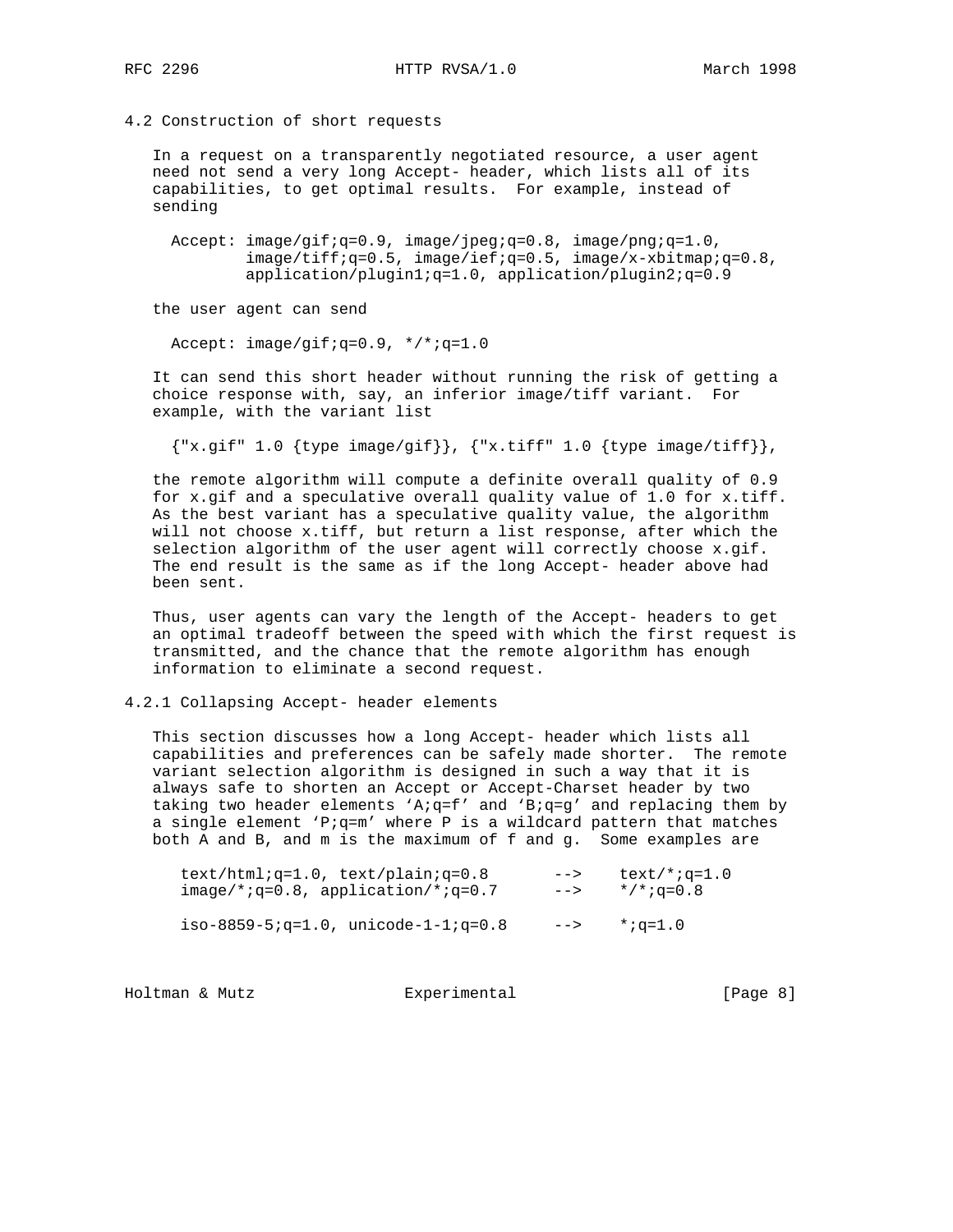Note that every ';q=1.0' above is optional, and can be omitted:

 $iso-8859-7; q=0.6$ , \*  $--->$  \*

 For Accept-Language, it is safe to collapse all language ranges with the same primary tag into a wildcard:

en-us;q=0.9, en-gb;q=0.7, en;q=0.8, da --> \*;q=0.9, da

 It is also safe to collapse a language range into a wildcard, or to replace it by a wildcard, if its primary tag appears only once:

 $*; q=0.9$ , da  $-->$  \*

 Finally, in the Accept-Features header, every feature expression can be collapsed into a wildcard, or replaced by a wildcard:

colordepth!=5, \* --> \*

4.2.2 Omitting Accept- headers

 According to the HTTP/1.1 specification [1], the complete absence of an Accept header from the request is equivalent to the presence of 'Accept: \*/\*'. Thus, if the Accept header is collapsed to 'Accept: \*/\*', a user agent may omit it entirely. An Accept-Charset, Accept- Language, or Accept-Features header which only contains '\*' may also be omitted.

4.2.3 Dynamically lengthening requests

 In general, a user agent capable of transparent content negotiation can send short requests by default. Some short Accept- headers could be included for the benefit of existing servers which use HTTP/1.0 style negotiation (see section 4.2 of [2]). An example is

 GET /paper HTTP/1.1 Host: x.org User-Agent: WuxtaWeb/2.4 Negotiate: 1.0 Accept-Language: en, \*;q=0.9

 If the Accept- headers included in such a default request are not suitable as input to the remote variant selection algorithm, the user agent can disable the algorithm by sending 'Negotiate: trans' instead of 'Negotiate: 1.0'.

Holtman & Mutz  $\text{Experimental}$  [Page 9]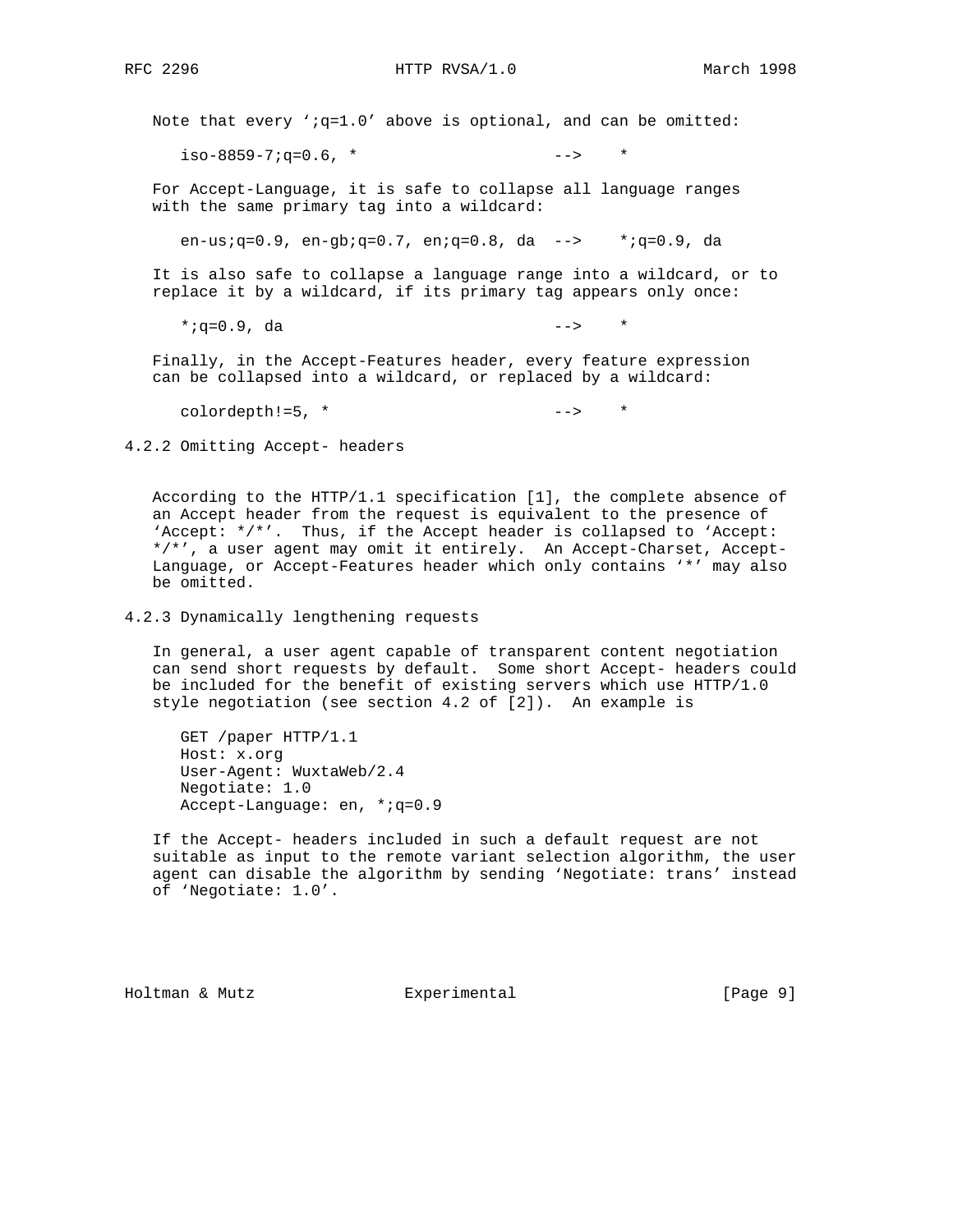If the user agent discovers, though the receipt of a list or choice response, that a particular origin server contains transparently negotiated resources, it could dynamically lengthen future requests to this server, for example to

 GET /paper/chapter1 HTTP/1.1 Host: x.org User-Agent: WuxtaWeb/2.4 Negotiate: 1.0 Accept: text/html, application/postscript;q=0.8, \*/\* Accept-Language: en, fr;q=0.5, \*;q=0.9 Accept-Features: tables, \*

 This will increase the chance that the remote variant selection algorithm will have sufficient information to choose on behalf of the user agent, thereby optimizing the negotiation process. A good strategy for dynamic extension would be to extend the headers with those media types, languages, charsets, and feature tags mentioned in the variant lists of past responses from the server.

4.3 Differences between the local and the remote algorithm

 A user agent can only optimize content negotiation though the use of a remote algorithm if its local algorithm will generally make the same choice. If a user agent receives a choice response containing a variant X selected by the remote algorithm, while the local algorithm would have selected Y, the user agent has two options:

- 1. Retrieve Y in a subsequent request. This is sub-optimal because it takes time.
- 2. Display X anyway. This is sub-optimal because it makes the end result of the negotiation process dependent on factors that can randomly change. For the next request on the same resource, and intermediate proxy cache could return a list response, which would cause the local algorithm to choose and retrieve Y instead of X. Compared to a stable representation, a representation which randomly switches between X and Y (say, the version with and without frames) has a very low subjective quality for most users.

 As both alternatives above are unattractive, a user agent should try to avoid the above situation altogether. The sections below discuss how this can be done.

Holtman & Mutz **Experimental** Experimental [Page 10]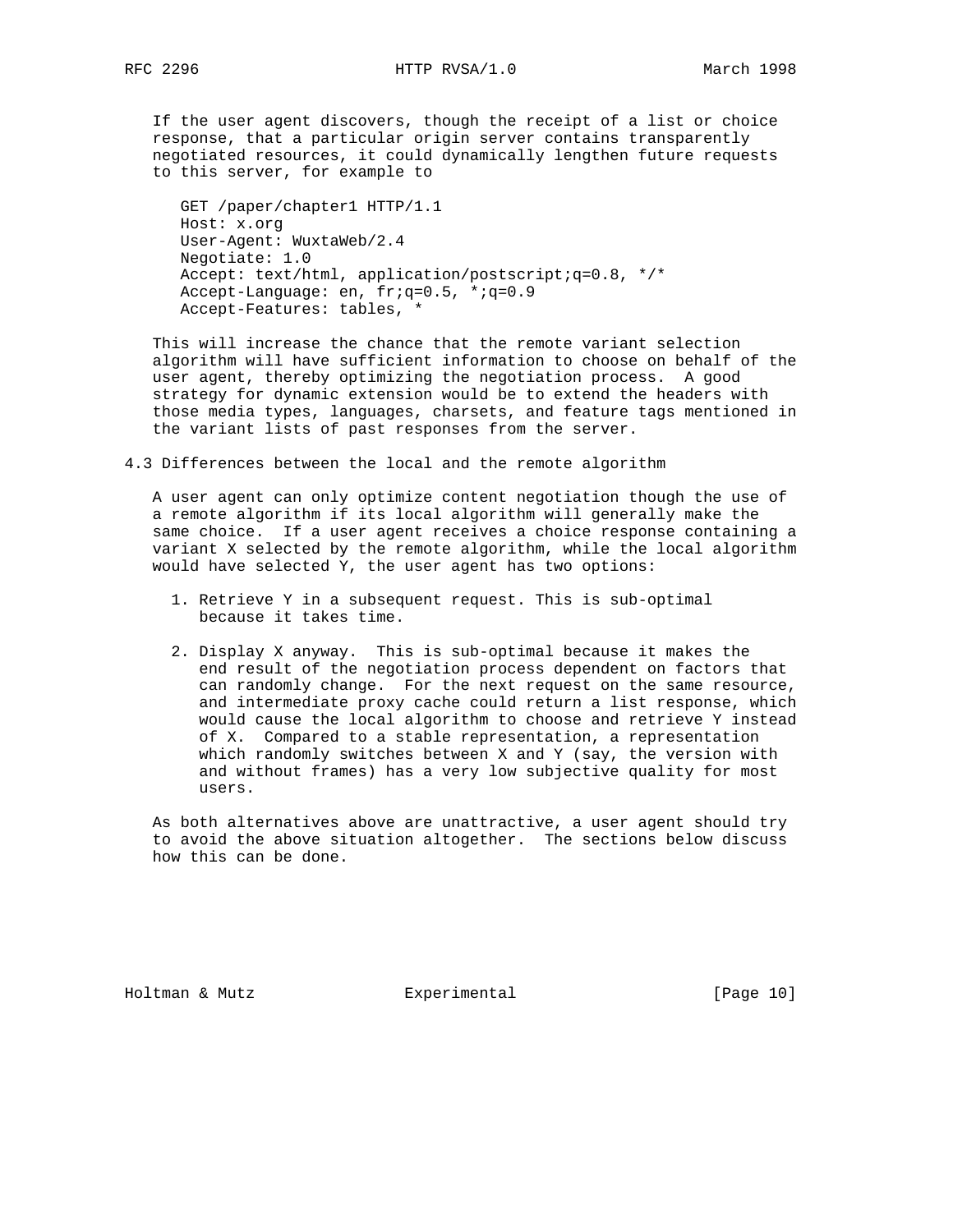4.3.1 Avoiding major differences

 If the user agent enables the remote algorithm in this specification, it should generally use a local algorithm which closely resembles the remote algorithm. The algorithm should for example also use multiplication to combine quality factors. If the user agent combines quality factors by addition, it would be more advantageous to define a new remote variant selection algorithm, with a new major version number, for use by this agent.

#### 4.3.2 Working around minor differences

 Even if a local algorithm uses multiplication to combine quality factors, it could use an extended quality formulae like

 $Q =$  round5( qs \* qt \* qc \* ql \* qf ) \* q\_adjust

 in order to account for special interdependencies between dimensions, which are due to limitations of the user agent. For example, if the user agent, for some reason, cannot handle the iso-8859-7 charset when rendering text/plain documents, the  $q$  adjust factor would be 0 when the text/plain - iso-8859-7 combination is present in the variant description, and 1 otherwise.

 By selectively withholding information from the remote variant selection algorithm, the user agent can ensure that the remote algorithm will never make a choice if the local  $q$ -adjust is less than 1. For example, to prevent the remote algorithm from ever returning a text/plain - iso-8859-7 choice response, the user agent should take care to never produce a request which exactly specifies the quality factors of both text/plain and iso-8859-7. The omission of either factor from a request will cause the overall quality value of any text/plain - iso-8859-7 variant to be speculative, and variants with speculative quality values can never be returned in a choice response.

 In general, if the local q\_adjust does not equal 1 for a particular combination  $X - Y - Z$ , then a remote choice can be prevented by always omitting at least one of the elements of the combination from the Accept- headers, and adding a suitable wildcard pattern to match the omitted element, if such a pattern is not already present.

5 Security and privacy considerations

 This specification introduces no security and privacy considerations not already covered in [2]. See [2] for a discussion of privacy risks connected to the sending of Accept- headers.

Holtman & Mutz **Experimental** Experimental [Page 11]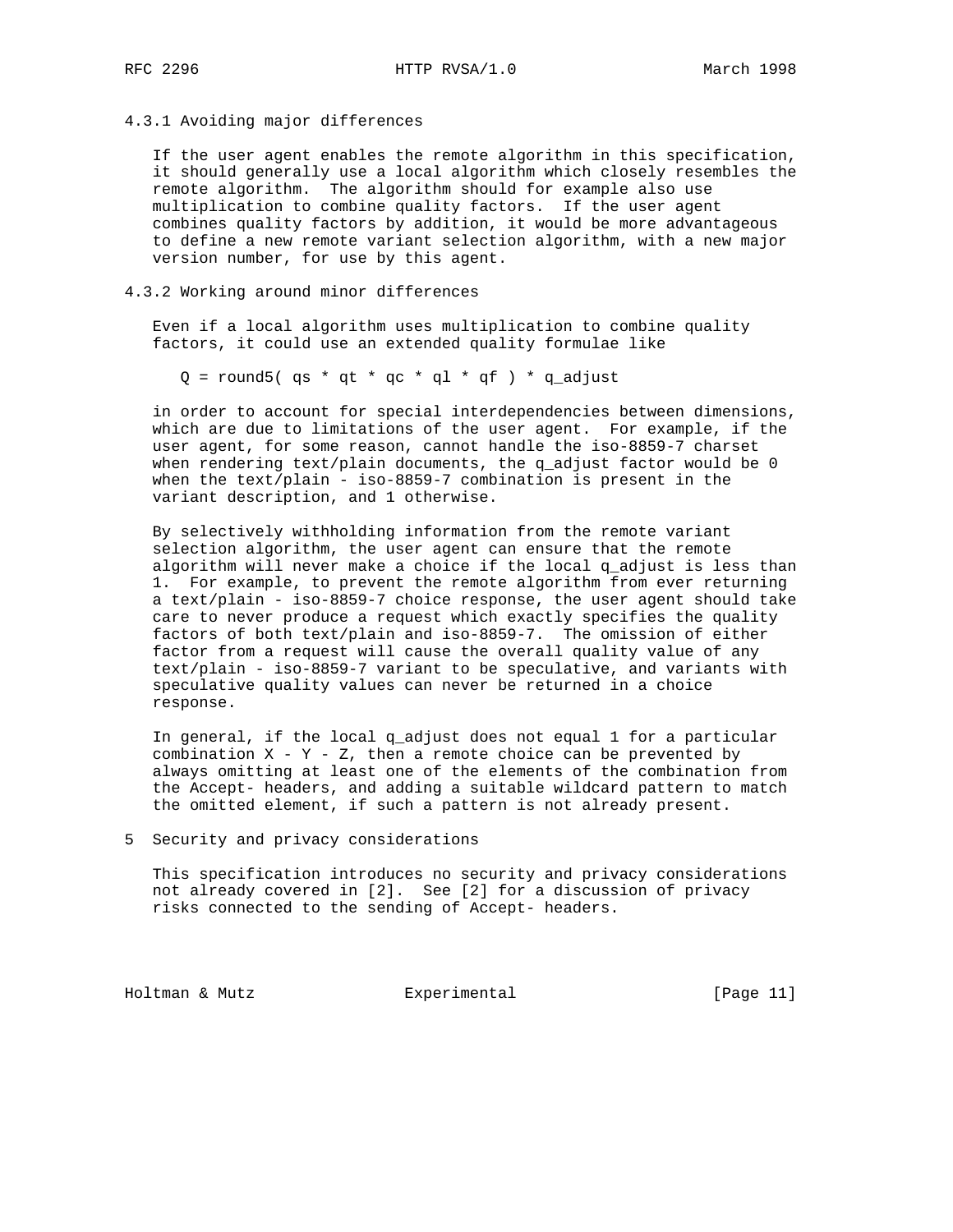6 Acknowledgments

 Work on HTTP content negotiation has been done since at least 1993. The authors are unable to trace the origin of many of the ideas incorporated in this document. Many members of the HTTP working group have contributed to the negotiation model in this specification. The authors wish to thank the individuals who have commented on earlier versions of this document, including Brian Behlendorf, Daniel DuBois, Ted Hardie, Larry Masinter, and Roy T. Fielding.

# 7 References

- [1] Fielding, R., Gettys, J., Mogul, J., Frystyk, H., and T. Berners-Lee, "Hypertext Transfer Protocol -- HTTP/1.1", RFC 2068, January 1997.
- [2] Holtman, K., and A. Mutz, "Transparent Content Negotiation in HTTP", RFC 2295, March 1998.
- 8 Authors' Addresses

 Koen Holtman Technische Universiteit Eindhoven Postbus 513 Kamer HG 6.57 5600 MB Eindhoven (The Netherlands)

EMail: koen@win.tue.nl

 Andrew H. Mutz Hewlett-Packard Company 1501 Page Mill Road 3U-3 Palo Alto CA 94304, USA

 Fax: +1 415 857 4691 EMail: mutz@hpl.hp.com

Holtman & Mutz **Experimental** Experimental [Page 12]